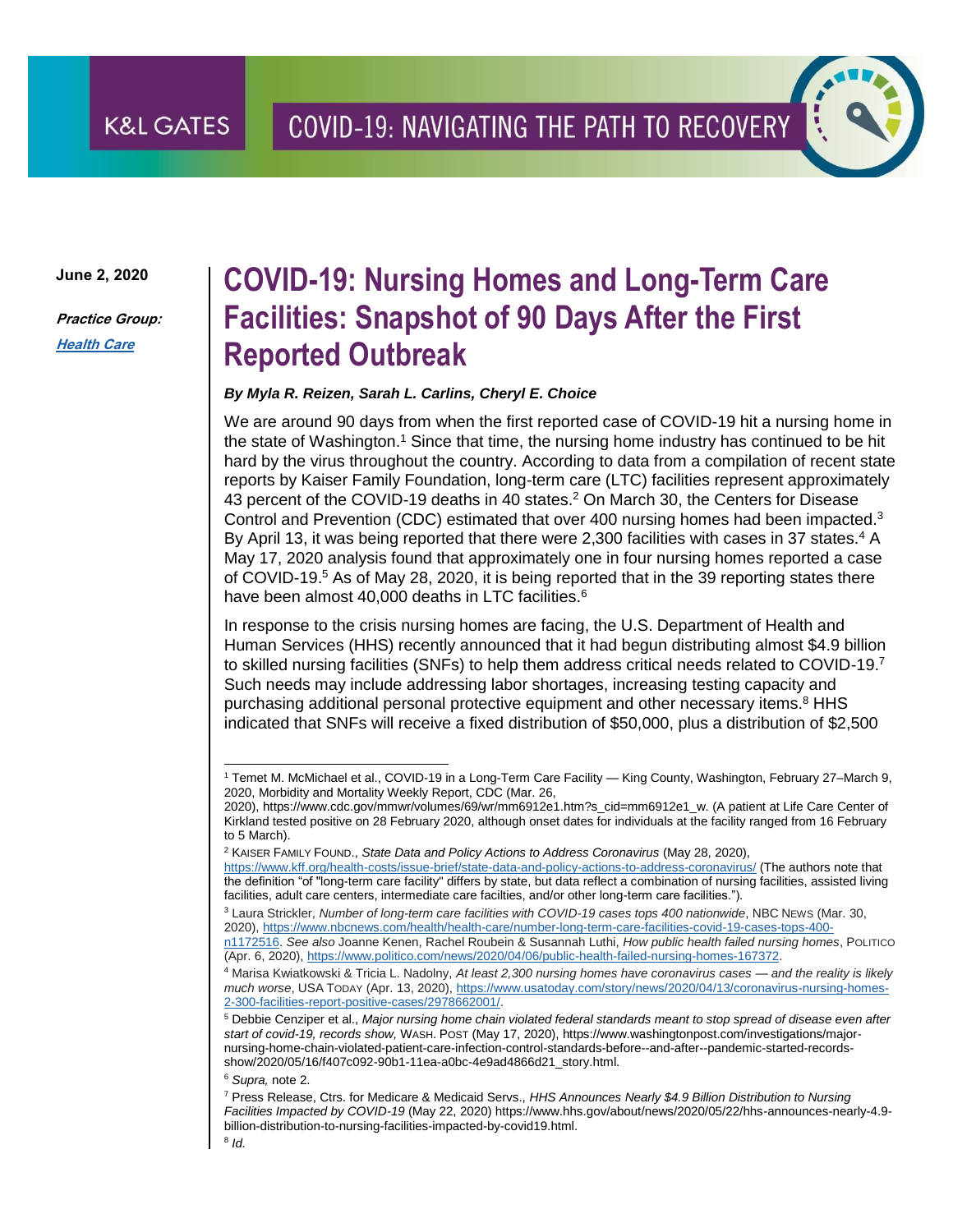per bed, noting that all certified SNFs with six or more certified beds are eligible for funding.<sup>9</sup> This alert is meant to provide a snapshot of the nursing home and LTC industry 90 days after its first reported COVID-19 outbreak. Key takeaways in the areas of reporting, surveying, and liability include an information tracker, revised policies, training, enhanced documentation, self-assessments, and mock surveys. These takeaways will be described more fully below.

K&L Gates has previously issued alerts on nursing home and LTC guidance from the Center for Medicare and Medicaid Services (CMS), the CDC, and other entities. Details about prior guidance can be found at [COVID-19: UPDATED Nursing and Long-Term Care Facilities –](http://www.klgateshub.com/details/?pub=COVID-19-Nursing-and-Long-Term-Care-Facilities--Coronavirus-COVID-19-Considerations-03-17-2020) [Coronavirus \(COVID-19\) Considerations.](http://www.klgateshub.com/details/?pub=COVID-19-Nursing-and-Long-Term-Care-Facilities--Coronavirus-COVID-19-Considerations-03-17-2020)

#### **Statistics**

The impact of COVID-19 has varied by state, but the theme is consistent. Nursing homes represent a significant amount of the cases in each state. In at least 26 states, half or more of the total COVID-19 deaths were in LTC facilities.<sup>10</sup> In both Minnesota and Rhode Island, LTC facility deaths account for 81 percent of COVID-19 deaths statewide.<sup>11</sup> In Florida, a state with a significant number of senior citizens, it was reported that 1,228 people at LTC facilities have died.<sup>12</sup> Although, the total number of LTC Facility deaths in the state hovers around 50 percent, over the course of a week up to "seven-in-10 Florida deaths" are in LTC facilities.<sup>13</sup> States have responded differently with respect to the manner in which they have publicly shared data concerning nursing home cases and deaths.<sup>14</sup> As noted in our previous alert, senators have called for uniformity in both the format and timeliness of the data being reported concerning nursing homes.<sup>15</sup>

### **Reporting**

In an effort to support surveillance of COVID-19 cases, CMS has revised its procedures to establish explicit reporting requirements for confirmed or suspected cases of COVID-19 in an Interim Final Rule published May 8, 2020.<sup>16</sup> Specifically, CMS added a new provision to require facilities to electronically report information about COVID-19 in a standardized format specified by the United States Secretary of Health and Human Services (the "Secretary").<sup>17</sup> The report includes, but is not limited to, information on:

 9 *Id.* 

<sup>10</sup> *See supra*, note 2.

<sup>12</sup> Carol Marbin Miller & Ben Wieder, *As Florida reopens, the deaths quietly keep piling up in nursing homes*, MIAMI HERALD (May 31, 2020), https://www.msn.com/en-us/news/us/as-florida-reopens-the-deaths-quietly-keep-piling-up-innursing-homes/ar-BB14Qelu?ocid=hplocalnews (There have been questions concerning the overall reporting of Florida statistics, both by medical examiners and reporters. *See, e.g.*, Greg Allen, *Medical Professionals In Florida Criticize Governor For A Lack Of Transparency,* NPR (May 15, 2020) https://www.npr.org/2020/05/15/857104962/medicalprofessionals-in-florida-criticize-governor-for-a-lack-of-transparency.)

<sup>13</sup> *Id.*

<sup>14</sup> Joel Jacobs et al., *Number of nursing homes with publicly reported cases of the coronavirus soars*, WASH. POST (Apr., 29, 2020), https://www.washingtonpost.com/investigations/number-of-nursing-homes-with-publicly-reported-cases-of-thecoronavirus-soars/2020/04/29/7375941c-898c-11ea-ac8a-fe9b8088e101\_story.html.

<sup>15</sup> Laura Strickler, *CDC pressured to start keeping a formal tally of nursing homes with coronavirus cases*, NBC NEWS (Apr. 6, 2020), https://www.nbcnews.com/health/health-news/cdc-weighs-keeping-formal-tally-how-many-nursing-homeshave-n1177801.

<sup>16</sup> 85 Fed. Reg. 27,550, 27,601 (May 8, 2020), https://www.federalregister.gov/d/2020-09608/p-562.

<sup>17</sup> *Id.* (to be codified at 42 C.F.R. § 483.80(g)(1)).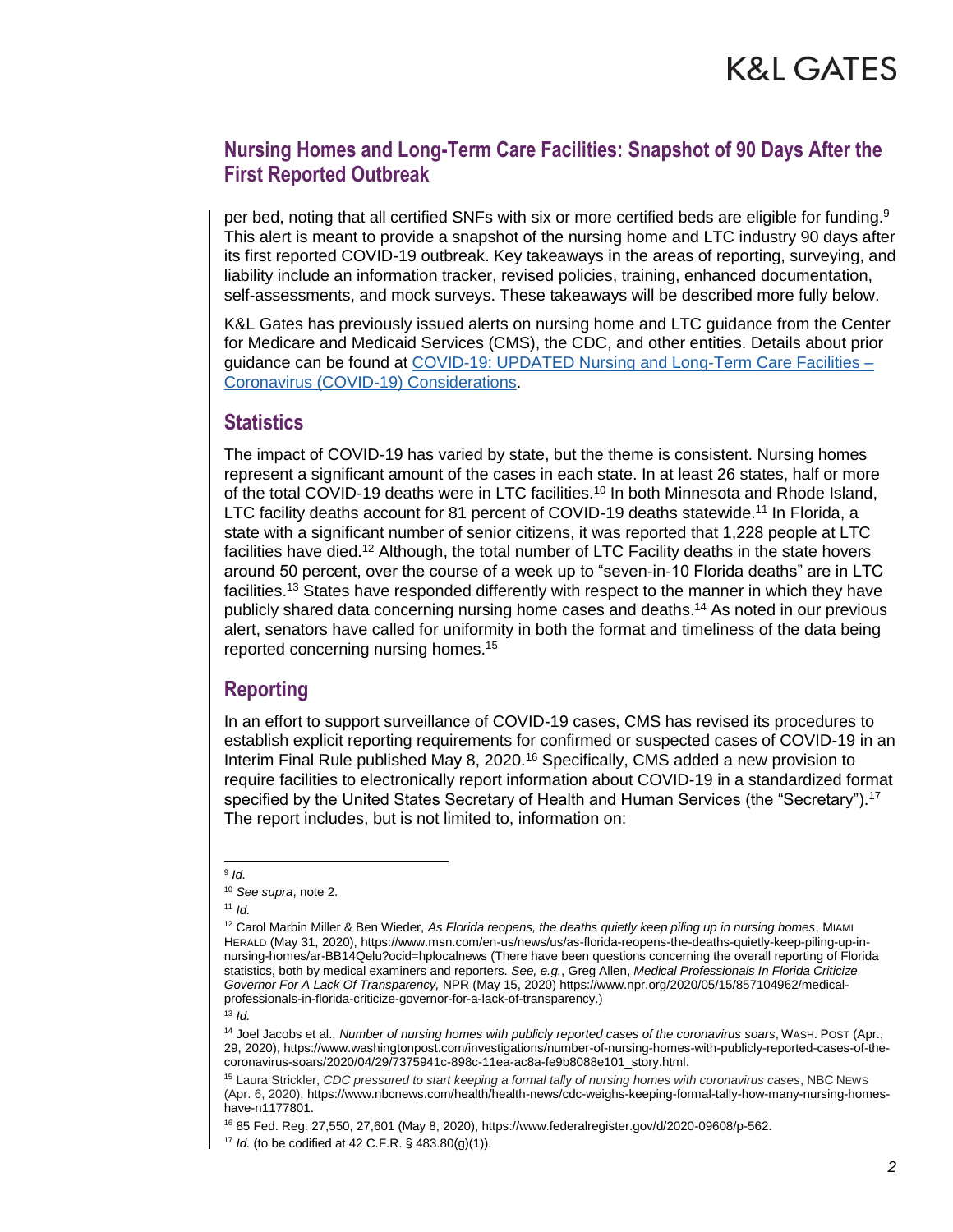- suspected and confirmed COVID-19 infections among residents and staff, including residents previously treated for COVID-19;
- total deaths and COVID-19 deaths among residents and staff;
- personal protective equipment and hand hygiene supplies in the facility;
- ventilator capacity and supplies available in the facility; resident beds, and census;
- access to COVID-19 testing while the resident is in the facility;
- staffing shortages; and
- other information specified by the Secretary.<sup>18</sup>

Relatedly, facilities are now required to report this same information to the CDC's National Healthcare Safety Network at a regular interval but not less than weekly.<sup>19</sup> CMS noted that this information may be publicly reported in order to help protect the health of residents, personnel, and the public.<sup>20</sup>

CMS added a new provision to require facilities to inform residents, their representatives, and families of those residing in facilities of confirmed or suspected COVID-19 cases in the facility among residents and staff.<sup>21</sup> More specifically, facilities must inform residents, their representatives, and families by 5:00 p.m. the next calendar day following the occurrence of either (i) a single confirmed infection of COVID-19, or (ii) three or more residents or staff with new onset of respiratory symptoms that occur within 72 hours of each other.<sup>22</sup> Also, the new provision requires facilities to provide cumulative updates to residents, their representatives, and families under certain circumstances and timeframes.<sup>23</sup> Facilities must include information on mitigating actions implemented to prevent or reduce the risk of transmission, including if normal operations in the nursing home will be altered, such as restrictions or limitations to visitation or group activities.<sup>24</sup>

In a Memorandum to State Survey Agency Directors, CMS noted that the failure of a facility to report the COVID-19 information to the CDC as required by 42 C.F.R. § 483.80(g)(1)-(2) would result in a deficiency citation and the imposition of a civil monetary penalty.<sup>25</sup> Furthermore, CMS detailed that it would extend a two-week grace period to facilities to begin reporting cases to the CDC.<sup>26</sup> This grace period ended on May 24, 2020.<sup>27</sup> If a facility does not report the required information by the third week, ending May 31, 2020, CMS indicated that the facility would receive a warning letter.<sup>28</sup> Facilities that have not started reporting by the fourth week, ending June 7, 2020, will be subject to a \$1,000 penalty per day for the

l

 $18$  *Id.* 

<sup>19</sup> *Id.* (to be codified at 42 C.F.R. § 483.80(g)(2)).

<sup>20</sup> *Id.*

<sup>21</sup> *Id.* (to be codified at 42 C.F.R. § 483.80(g)(3)).

 $22$  *Id.* 

<sup>23</sup> *Id.* at 27,602.

<sup>24</sup> *Id.*

<sup>25</sup> Memorandum from Ctrs. for Medicare and Medicaid Servs. to State Survey Agency Directors, Ref: QSO-20-29-NH, (May 6, 2020), https://www.cms.gov/files/document/qso-20-29-nh.pdf.

<sup>26</sup> *Id.*

<sup>27</sup> *Id.* 

<sup>28</sup> *Id.*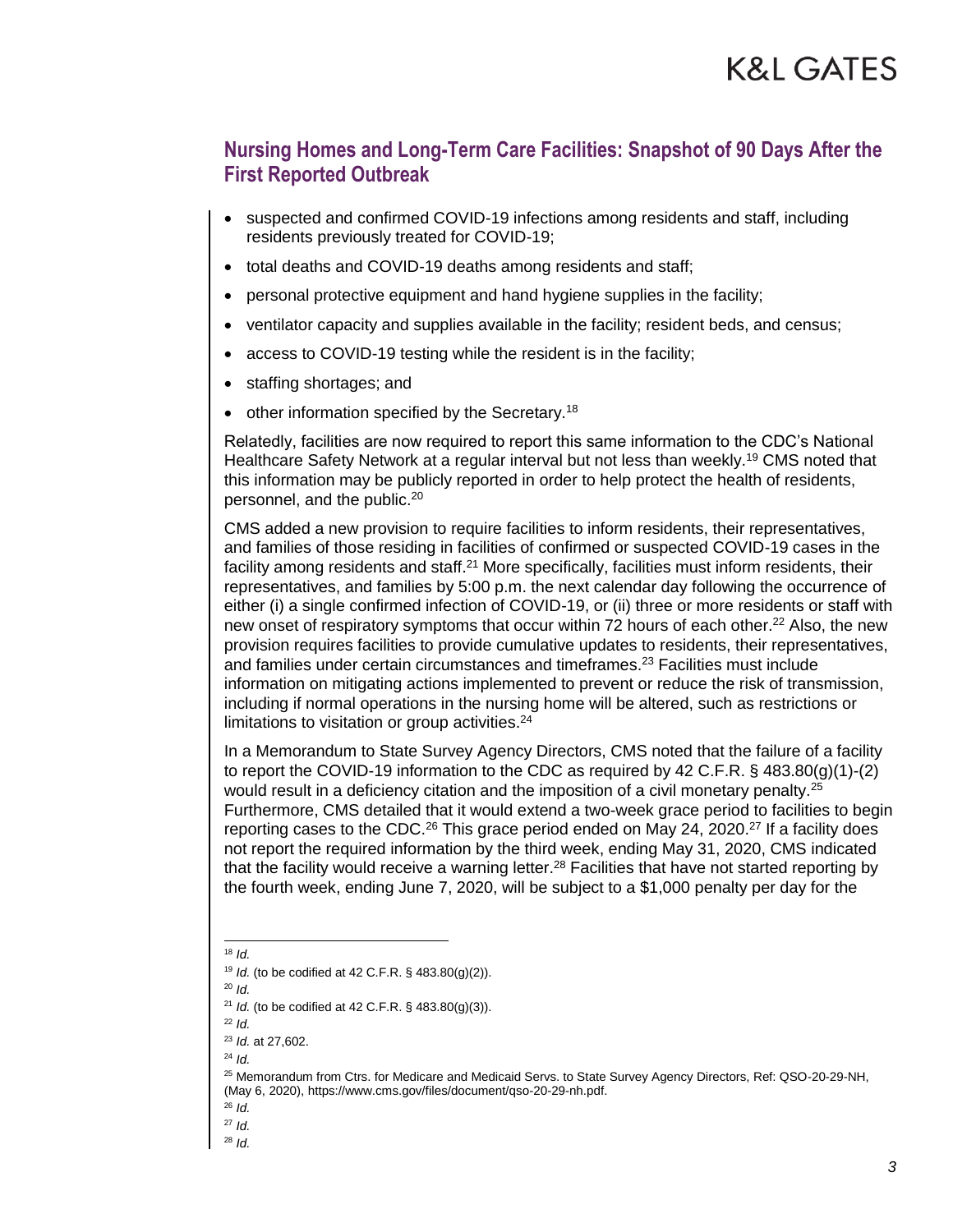failure to report that week.<sup>29</sup> Subsequent weeks of noncompliance will result in additional penalties increased by \$500.<sup>30</sup>

#### **Surveying**

CMS has allocated approximately \$81 million dollars in funding from the CARES Act for State Survey Agencies.<sup>31</sup> Survey Agencies who receive funds may use them through September 30, 2023.<sup>32</sup> CMS intends for the funds to be used "to complete focused infection control survey for nursing homes by July 2020, increase complaint surveys based on COVID-19 trend data reported by nursing homes to the Centers for Disease Control and Prevention (CDC), and perform "reopening" surveys of facilities with previous COVID-19 outbreaks."<sup>33</sup>

CMS suspended nonemergency survey activities at health care facilities on March 4, 2020.<sup>34</sup> A new targeted plan for inspections was released on March 23, 2020.<sup>35</sup> With this plan, CMS prioritized conducting targeted survey inspections for infection control and complaints, as well as facility reported incidents involving "Immediate Jeopardy" situations.<sup>36</sup> However, on May 18, 2020, CMS recommended a three-phase approach to reinstituting surveying that aligns with the broader "Opening Up America Again" guidance that was released by the White House.<sup>37</sup> The first and current phase is "Significant Mitigation."<sup>38</sup> During this phase, facilities are at "their highest level of vigilance regardless of transmission within their communities."<sup>39</sup> While in the first phase, CMS recommends performing the following surveys:

- Investigation of complaints alleging Immediate Jeopardy and revisit surveys to confirm the facility has removed any Immediate Jeopardy findings;
- Focused infection control surveys;
- Initial certification surveys; and
- Surveys of state-based priorities.<sup>40</sup>

l <sup>29</sup> *Id.*

<sup>31</sup> Ctrs. for Medicare & Medicaid Servs., *CARES Act Financial Guidance to State Survey Agencies* (Apr. 30, 2020), https://www.cms.gov/files/document/cares-act-financial-guidance-state-survey-agencies.pdf.

<sup>32</sup> *Id.* 

<sup>33</sup> *Id.* 

<sup>34</sup> Memorandum from the Ctrs. for Medicare & Medicaid Servs. to State Survey Agency Directors, Ref: QSO-20-12-All, (Mar. 4, 2020), https://www.cms.gov/files/document/qso-20-12-all.pdf.

<sup>35</sup> Press Release, Ctrs. for Medicare & Medicaid Servs., CMS Announces Findings at Kirkland Nursing Home and New Targeted Plan for Healthcare Facility Inspections in light of COVID-19 (Mar. 23, 2020),

https://www.cms.gov/newsroom/press-releases/cms-announces-findings-kirkland-nursing-home-and-new-targeted-planhealthcare-facility-inspections.

<sup>36</sup> *Id.*

<sup>37</sup> Memorandum from the Ctrs. for Medicare & Medicaid Servs. to State Survey Agency Directors, Ref: QSO-20-30-NH, (May 18, 2020), https://www.cms.gov/files/document/nursing-home-reopening-recommendations-state-and-localofficials.pdf.

<sup>38</sup> *Id.* 

<sup>39</sup> *Id.*

<sup>40</sup> *Id.*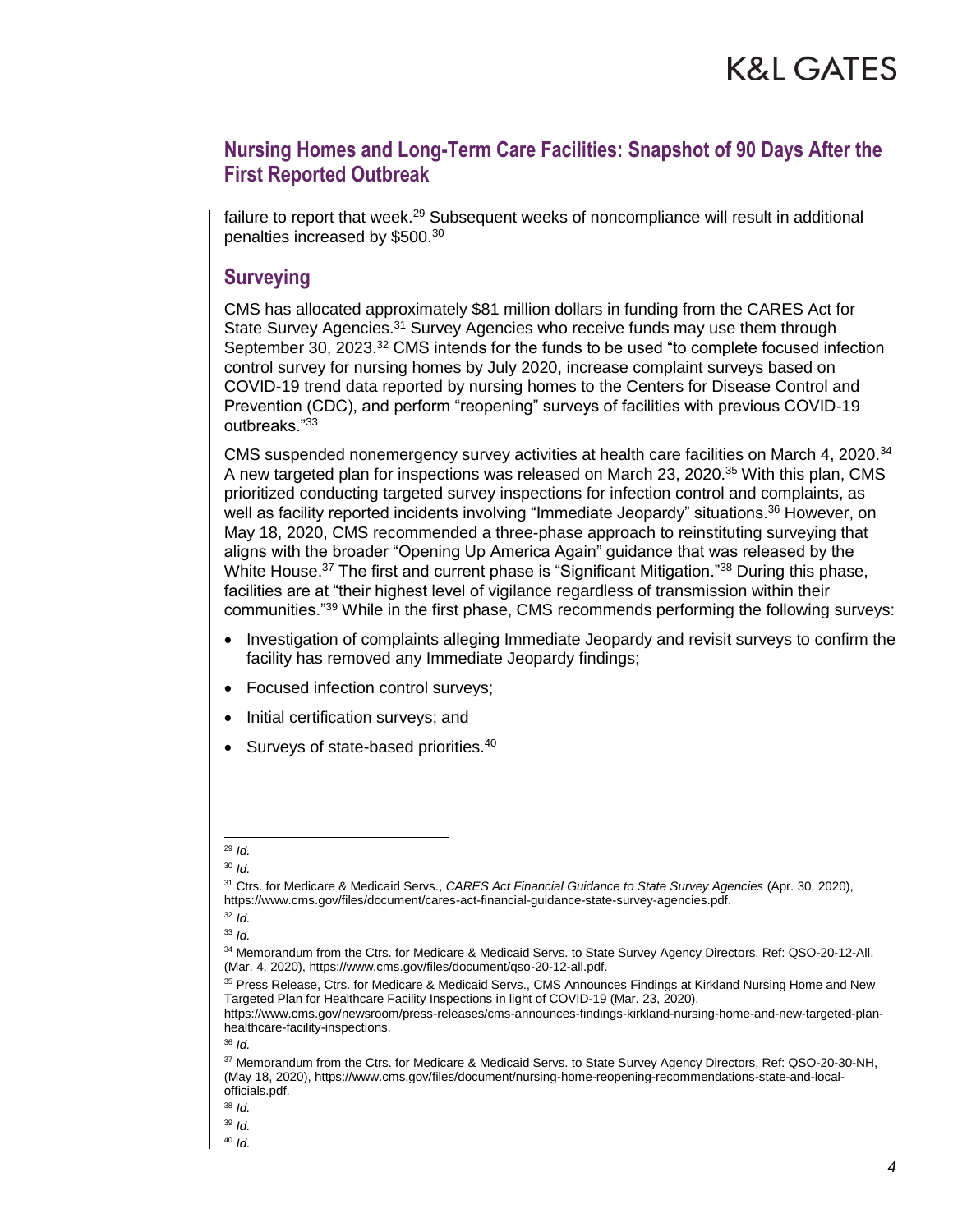The second recommended phase should be entered when the community has no rebound in cases after 14 days in phase one.<sup>41</sup> Other criteria for entering phase two includes:

- No new nursing home onset COVID-19 cases in the nursing home for 14 days;
- No staff shortages at the facility;
- Adequate supplies of personal protective equipment and essential cleaning and disinfection supplies to care for residents is available;
- Adequate access to testing for COVID-19 is available; and
- **•** Referral hospital(s) have bed capacity in wards and intensive care units.<sup>42</sup>

As an expansion to the surveys conducted in the first phase, "complaints alleging Immediate Jeopardy **or** actual harm to residents" should be investigated in phase two.<sup>43</sup> During the third phase, normal survey operations should resume, including:

- All complaint and revisit surveys required to identify and resolve any noncompliance with health and safety requirements;
- Standard (recertification) surveys and revisits;
- Focused infection control surveys; and
- State-based priorities (e.g., localized "hot spots," "strike" teams, etc.).<sup>44</sup>

The third phase should be entered when phase two criteria are met and there "have been no new, nursing home onset COVID cases in the nursing home for 28 days (through phases 1 and 2)."<sup>45</sup> The CDC has released supplemental guidance with additional detail of considerations for nursing homes at each stage of reopening.<sup>46</sup> This guidance includes information on social distancing, visitor restrictions, and personnel monitoring and restrictions.<sup>47</sup>

In addition to providing guidance on the type of surveys that should be conducted in each phase, CMS offered advice on the prioritization of facilities that should receive surveys starting in phase two.<sup>48</sup> For instance, complaint investigations and Facility-Related incidents should consider the following prioritization criteria:

- 1. Abuse or neglect
- 2. Infection control, including lack of notifying families and their representatives of COVID-19 information (per new requirements at 42 CF.R. § 483.80(g)(3))
- 3. Violations of transfer or discharge requirements
- 4. Insufficient staffing or competency

l <sup>41</sup> *Id.*

<sup>42</sup> *Id.*

<sup>43</sup> *Id.* 

<sup>44</sup> *Id.*

<sup>45</sup> *Id.*

<sup>46</sup> Ctrs. for Disease Control & Prevention, *Nursing Home and Long-Term Care Facilities* (updated May 19, 2020), https://www.cdc.gov/coronavirus/2019-ncov/hcp/long-term-care.html.

<sup>47</sup> *Id.* 

<sup>48</sup> *Id.*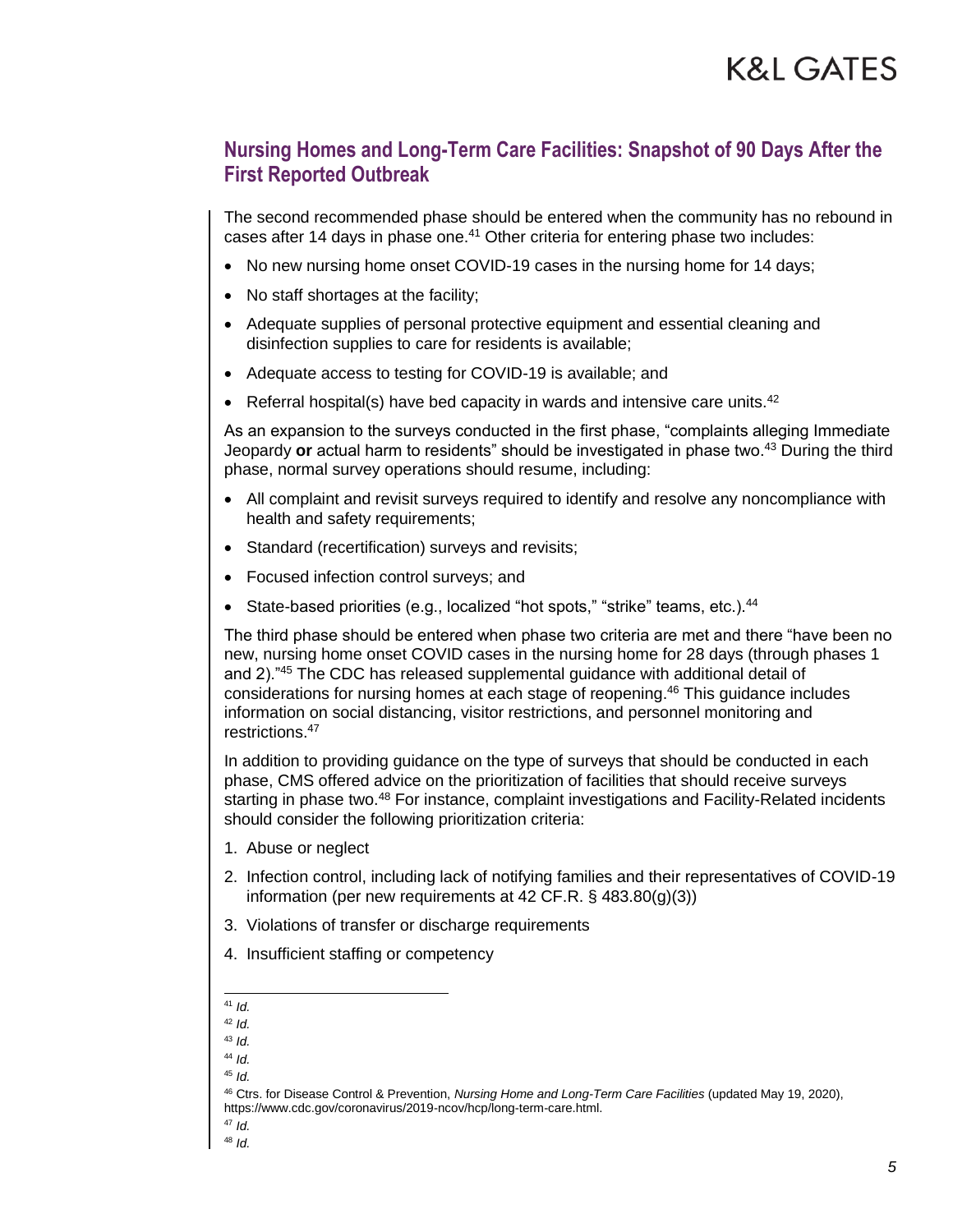5. Other quality of care issues (e.g., falls, pressure ulcers, etc.)<sup>49</sup>

CMS also indicates that with factors such as a trend in allegations or if the state receives corroborating information regarding the allegation, the state "may prioritize a facility for a survey higher than a facility that has met the above criteria."<sup>50</sup> Additionally for standard recertification surveys, the following criteria should be considered when prioritizing facilities:

- 1. Facilities that have had a significant number of COVID-19 positive cases
- 2. Special Focus Facilities
- 3. Special Focus Facility candidates
- 4. Facilities that are overdue for a standard survey (over 15 months since last standard survey) and a history of noncompliance at the harm level (citations of "G" or above) with the below items:
	- o Abuse or neglect
	- o Infection control
	- o Violations of transfer or discharge requirements
	- o Insufficient staffing or competency; and
	- $\circ$  Other quality of care issues (e.g., falls, pressure ulcers, etc.)<sup>51</sup>

Over 6,000 facility surveys have been conducted under the focused survey procedure for COVID-19 and results from CMS and State Agency inspections and surveys are slowly being announced.<sup>52</sup> On March 23, 2020, CMS announced inspection findings from Life Care Center of Kirkland.<sup>53</sup> The inspections identified three Immediate Jeopardy situations related to the facility's failure to rapidly identify and manage sick residents, to notify the Washington Department of Health about the increasing rate of respiratory infections among the residents, and the facility's lack of a backup plan to cover for the facility's primary clinician.<sup>54</sup> As a result of the findings, CMS imposed a fine of over \$600,000 on the facility.<sup>55</sup> At least 26 other facilities owned by Life Care Centers of America have been inspected in the past six weeks.<sup>56</sup> Of those, 10 facilities were found to have deficiencies in proper use of personal protective equipment, inaccurate infection control logs, and/or sanitizing equipment.<sup>57</sup> The other 16 facilities were not found to have deficiencies.<sup>58</sup> Life Care Centers of America owns over 200 nursing facilities at which there have been at least 2,000 cases of COVID-19 and 250 deaths. $59$ 

l <sup>49</sup> *Id.*

<sup>50</sup> *Id.*

<sup>51</sup> *Id.*

<sup>52</sup> *Supra*, note 5.

<sup>53</sup> *Supra*, note 34.

<sup>54</sup> Letter from Patrick Thrift, Branch Manager, Seattle Long Term Care, to Ellie Basham, Administrator, Life Care Center of Kirkland (Apr. 1, 2020), https://www.documentcloud.org/documents/6824370-CMS-Final-LCC-of-Kirkland-Extention-of-23 to-180.html.

<sup>55</sup> *Id.* 

<sup>56</sup> *Supra*, note 5.

<sup>57</sup> *Id.* 

<sup>58</sup> *Id.*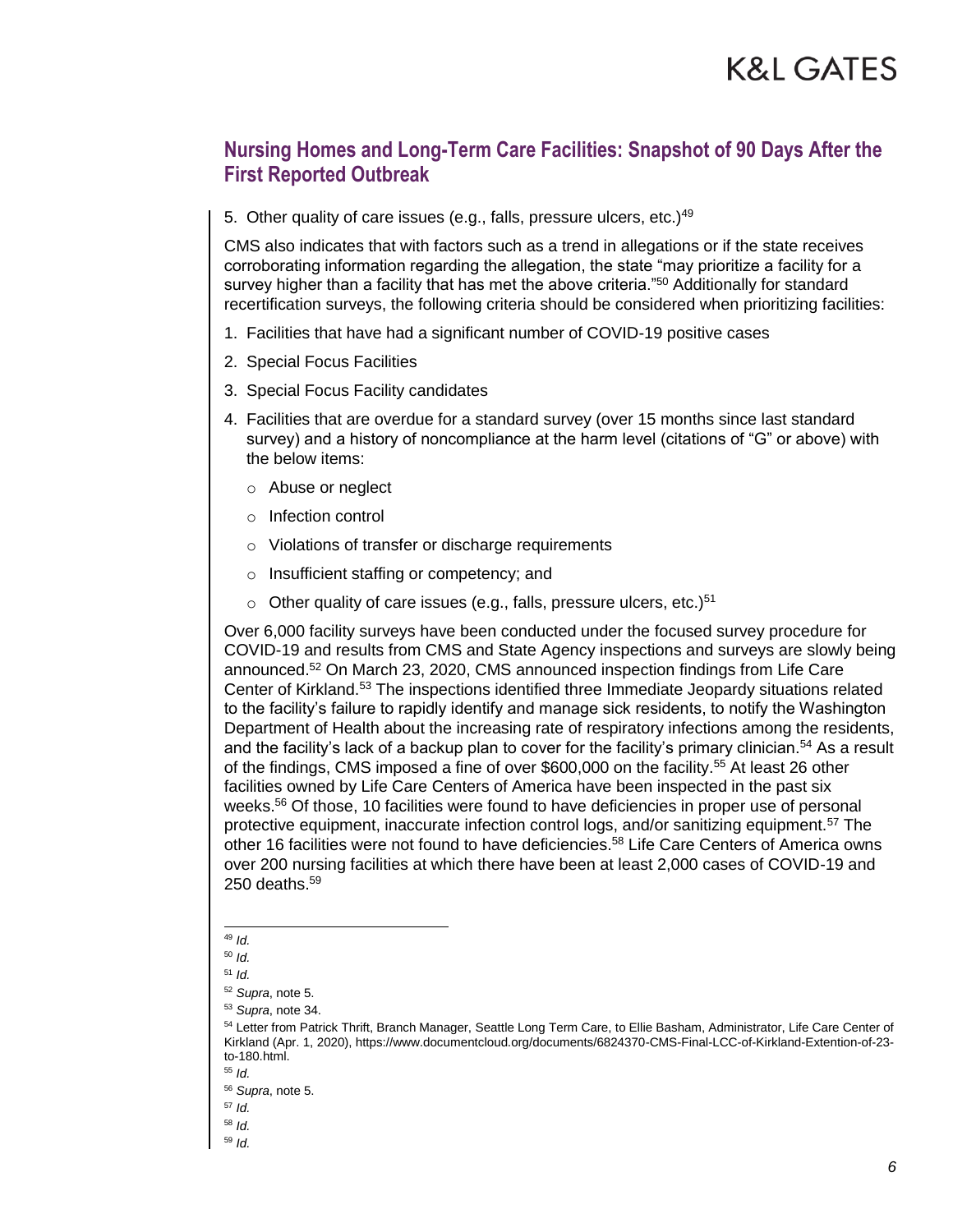CMS also released data from an initial round of surveys of other nursing homes, conducted during the week of March 30, 2020, which found compliance issues relating to hand-washing guidelines in 36 percent of facilities and a failure "to demonstrate proper use of personal protective equipment" in a quarter of the facilities.<sup>60</sup> Similarly, in its first six surveys, Connecticut found five facilities with infection control lapses, while the sixth facility received a citation related to providing notification to a resident's conservator.<sup>61</sup>

### **Visitation and Service Considerations**

The nursing home reopening plan also addresses when facilities should begin admitting visitors again.<sup>62</sup> On March 13, 2020, it was recommended that facilities "restrict visitation of all visitors and nonessential health care personnel, except for certain compassionate care situations, such as an end-of-life situation."<sup>63</sup> The first phase of the reopening plan maintains this restriction while also clarifying that communal dining and group activities should be limited.<sup>64</sup> Additionally, non-medically necessary trips should be avoided, while those taking medically necessary trips should wear a face mask and their COVID-19 status must be shared with the transportation service.<sup>65</sup> Screening and weekly testing requirements are also explained, as well as cohorting procedures.<sup>66</sup>

In the second phase, limited numbers of non-essential health care personnel may be admitted with the appropriate screening and precautions.<sup>67</sup> In the final phase, visitation is allowed with screening and additional precautions, including wearing face masks. $68$ Volunteers may also be admitted under the same conditions.<sup>69</sup>

#### **Liability**

With nursing homes often being the epicenter of COVID-19 outbreaks in states, concerns of liability for both health care providers and facilities have arisen. CMS has identified safety and quality in nursing homes as a top priority, $70$  indicating that penalties will likely be seen in areas beyond reporting compliance, as discussed above. Both CMS and the states have the authority to issue penalties based on noncompliant survey findings, as evidenced by the penalty assessed against Life Care.<sup>71</sup> These civil money penalties can be imposed "for either

l

<sup>60</sup> Press Release, Ctrs. for Medicare & Medicaid Servs., Trump Administration Issues Key Recommendations to Nursing Homes, State and Local Governments (Apr. 2, 2020), https://www.cms.gov/newsroom/press-releases/trumpadministration-issues-key-recommendations-nursing-homes-state-and-local-governments.

<sup>61</sup> Jacqueline Rabe Thomas & Jenna Carlesso, *Limited inspection reports show COVID-19 lapses in nursing homes,* CT MIRROR (May 14, 2020), https://ctmirror.org/2020/05/14/limited-inspection-reports-show-covid-19-lapses-in-nursinghomes/.

<sup>62</sup> *Supra*, note 36.

<sup>63</sup> Ctrs. for Medicare & Medicaid Servs., *Guidance for Infection Control and Prevention of Coronavirus Disease 2019 (COVID-19) in nursing homes (REVISED)*, QSO-20-14-NH (Mar. 13, 2020), https://www.cms.gov/files/document/3-13- 2020-nursing-home-guidance-covid-19.pdf.

<sup>64</sup> *Supra*, note 36.

<sup>65</sup> *Id.*

<sup>66</sup> *Id.* 

<sup>67</sup> *Id.* 

<sup>68</sup> *Id.* 

<sup>70</sup> Press Release, Ctrs. for Medicare & Medicaid Servs., CMS Announces Independent Commission to Address Safety and Quality in Nursing Homes (Apr. 30, 2020), https://www.cms.gov/newsroom/press-releases/cms-announcesindependent-commission-address-safety-and-quality-nursing-homes.

<sup>71</sup> 42 C.F.R. § 488.430.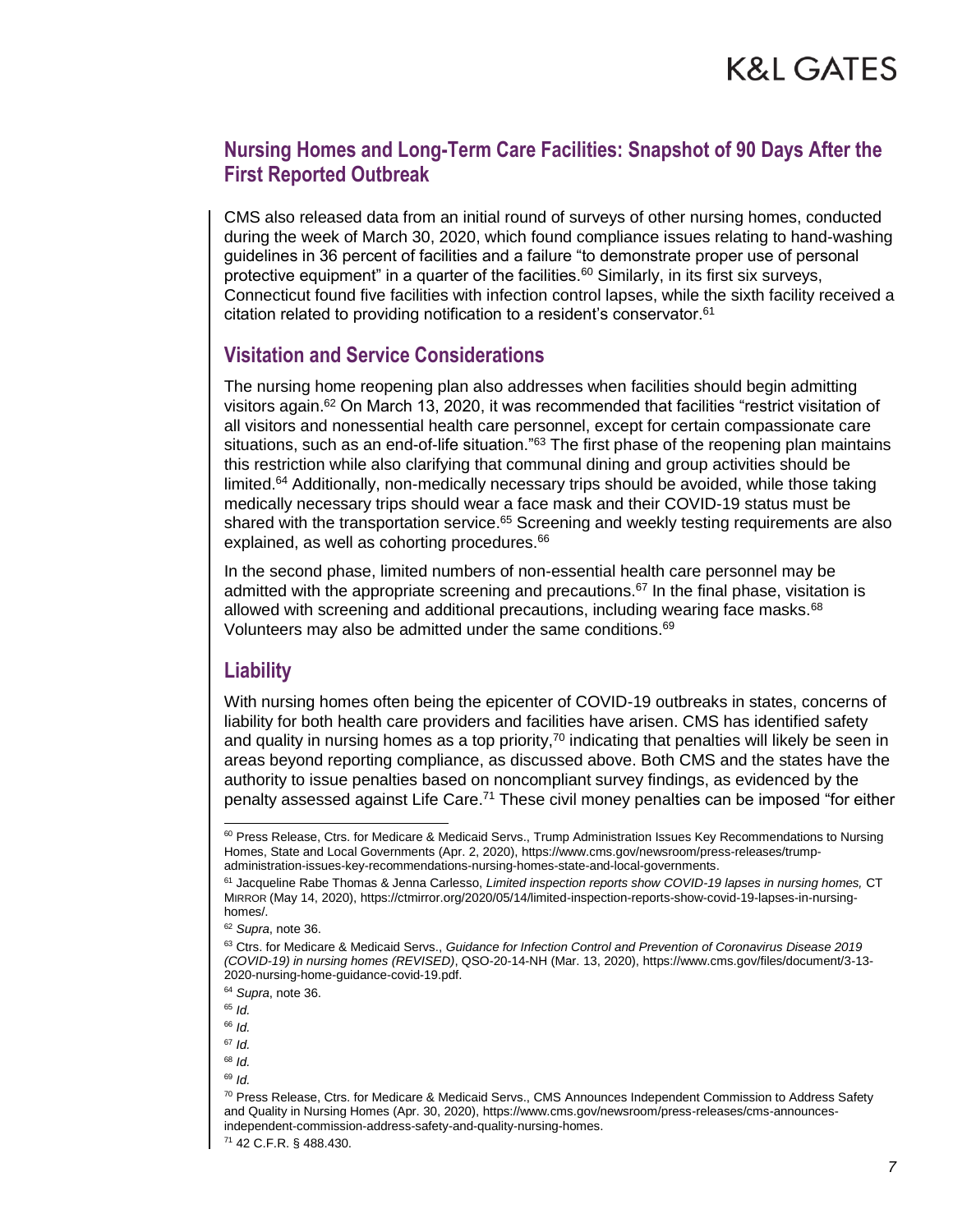the number of days a facility is not in substantial compliance with one or more participation requirements or for each instance that a facility is not in substantial compliance, regardless of whether or not the deficiencies constitute immediate jeopardy."<sup>72</sup> Penalties may also be assessed for the days a facility is noncompliant following the last standard survey.<sup>73</sup>

Additionally, wrongful death suits have been filed across the country by family members of nursing home residents who died from COVID-19. The most notable suit was filed by the daughter of a former resident of Life Care, which was one of the first outbreak locations in the United States.<sup>74</sup> Subsequent lawsuits have been filed in many other states such as Texas, Illinois, Georgia, and Missouri.

HHS has provided limited federal immunity for certain Covered Persons, as defined in the rule, under the Public Readiness and Emergency Preparedness Act, although specific requirements must first be met.<sup>75</sup> This immunity does not extend to situations in which a patient contracts COVID-19 while receiving non-COVID-19-related care at a facility.<sup>76</sup> Additional information on federal immunity is highlighted in *[COVID-19: Health Care In](http://www.klgateshub.com/details/?pub=COVID-19-Health-Care-In-Transition-Re-Ppening-for-Non-COVID-19-Related-Care-05-08-2020)  [Transition: Re-Opening for Non-COVID-19 Related Care.](http://www.klgateshub.com/details/?pub=COVID-19-Health-Care-In-Transition-Re-Ppening-for-Non-COVID-19-Related-Care-05-08-2020)*

Secretary Azar also urged governors to consider extending protection to health care workers so that they felt "shielded from medical tort liability" when providing COVID-19-related care.<sup>77</sup> Nursing homes and related trade associations have successfully lobbied states to implement a broad range of protections from liability. As of May 14, some form of immunity protections had been extended to long-term care facilities in at least 18 states.<sup>78</sup> New York's immunity law goes farther than many other states, covering both civil and criminal liability for actions taken in response to the COVID-19 emergency.<sup>79</sup> Like most states, New York is not providing immunity for actions involving gross negligence or intentional misconduct.<sup>80</sup>

Despite pushes for immunity, some states are ramping up their response to potential criminal acts in nursing homes. For instance, although the Governor signed an Executive Order providing civil immunity for health care providers,<sup>81</sup> Pennsylvania's Attorney General is seeking to hold nursing home facilities accountable for mistreatment that arises to criminal

l <sup>72</sup> *Id.* 

<sup>73</sup> *Id.*

<sup>74</sup> Tim Reid, *Seattle-area nursing home hit with wrongful death lawsuit over coronavirus death*, REUTERS (Apr. 10, 2020) https://www.reuters.com/article/us-health-coronavirus-lawsuit/seattle-area-nursing-home-hit-with-wrongful-deathlawsuit-over-coronavirus-death-idUSKCN21T00Q.

<sup>75</sup> 85 Fed. Reg. 15,198, https://www.federalregister.gov/documents/2020/03/17/2020-05484/declaration-under-the-publicreadiness-and-emergency-preparedness-act-for-medical-countermeasures.

<sup>76</sup> *Id.* 

<sup>77</sup> Letter from Sec. Alex Azar (Mar. 2020), https://www.mplassociation.org/docs/GR/Governor-Letter-from-Azar-COVID-19V2.pdf.

<sup>78</sup> Abigail Abrams, *'A License for Neglect.' Nursing Homes Are Seeking — and Winning — Immunity Amid the Coronavirus Pandemic*, TIME (May 14, 2020), https://time.com/5835228/nursing-homes-legal-immunity-coronavirus/ (States with immunity provisions for providers and/or facilities include Connecticut, Maryland, New York, New Jersey, Pennsylvania, Illinois, Indiana, Louisiana, Maryland, and Virginia.).

<sup>79</sup> Andrew Cuomo, Governor, Executive Order No. 202.10, (Mar. 23, 2020), https://www.governor.ny.gov/news/no-20210 continuing-temporary-suspension-and-modification-laws-relating-disaster-emergency. <sup>80</sup> *Id.*

<sup>81</sup> Press Release, Gov. Wolf Signs Executive Order to Provide Civil Immunity for Health Care Providers (May 6, 2020), https://www.governor.pa.gov/newsroom/gov-wolf-signs-executive-order-to-provide-civil-immunity-for-health-careproviders/.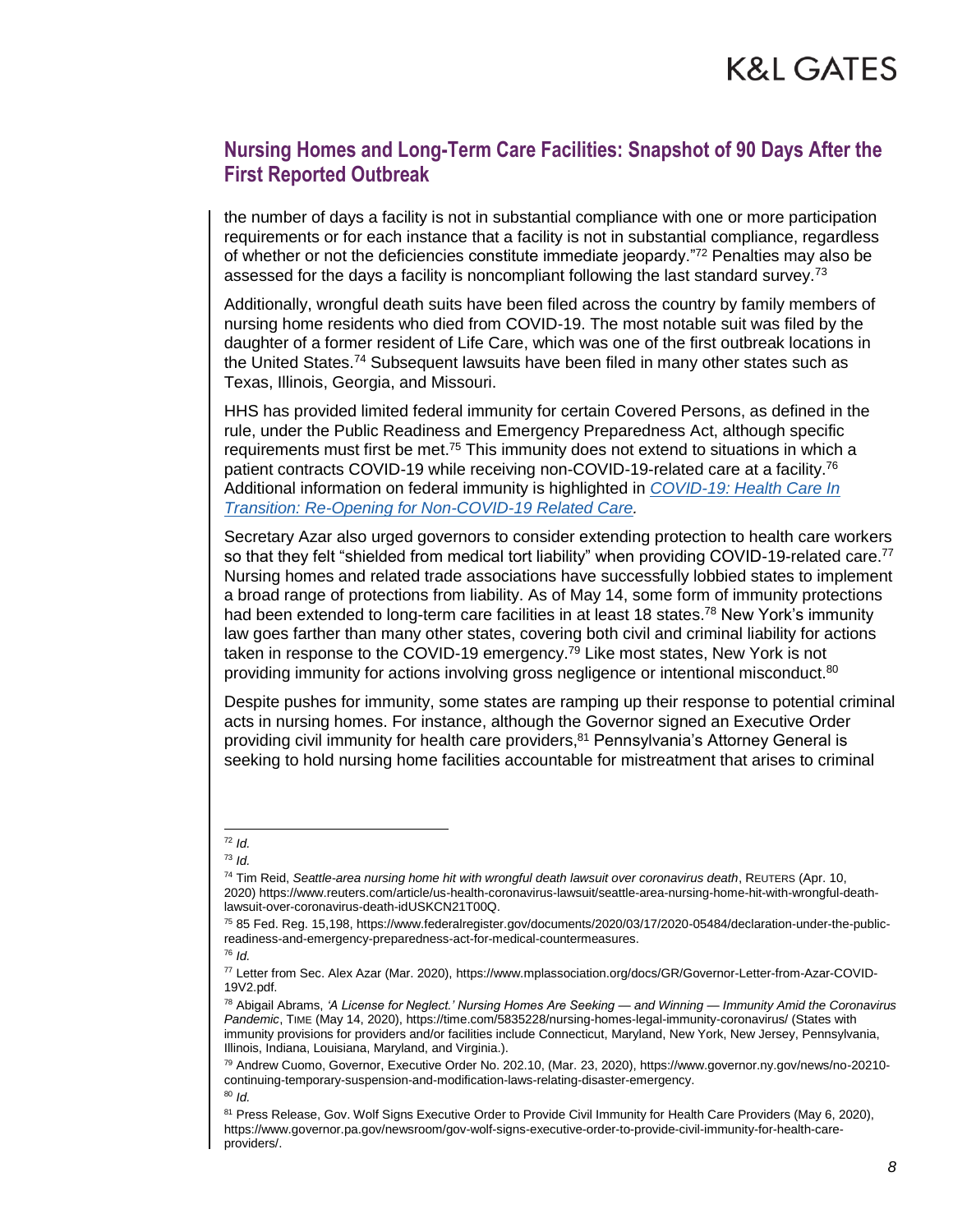neglect.<sup>82</sup> On May 12, 2020, the Pennsylvania Attorney General issued a statement indicating that nursing home investigations are currently being conducted and are a priority for his office.<sup>83</sup> The Attorney General's office has set up a specific email for the public to report suspected abuse or neglect in nursing homes.<sup>84</sup> Recently released data has showed larger outbreaks in Southwestern Pennsylvania facilities than was previously indicated.<sup>85</sup> Nursing homes in the newly reported data have fatality rates of up to 50 percent.<sup>86</sup> Resident's families also indicated receiving very little information about the number of cases in the facilities, despite their loved ones' positive status or death.<sup>87</sup> Additionally, New Jersey's Attorney General issued a statement on April 16, 2020 indicating an investigation into the high number of deaths at LTC facilities was underway.<sup>88</sup> The NJ Attorney General's office has also set up a website for the public to report nursing home misconduct during the COVID-19 pandemic.<sup>89</sup> New Jersey nursing homes have also been hit hard with cases of COVID-19.<sup>90</sup> The latest reports indicate that over 5,800 long-term care residents have died in addition to over 100 employees.<sup>91</sup>

#### **State Mitigation Actions Toolkit**

On May 13, CMS published a toolkit (Toolkit) cataloging a variety of nursing home related actions states have taken since the outbreak began. $92$  The document highlights efforts made by states to improve access to telehealth, such as developing a quick-start toolkit, implementing Extensions for Community Healthcare Outcomes (ECHOs), and broadening Medicaid Telehealth Reimbursement.<sup>93</sup> The Toolkit also lists National Guard divisions available to assist nursing homes by state.<sup>94</sup> The main portion of the Toolkit documents mitigation strategies that have been adopted by states.<sup>95</sup> Details of various state's actions on the following topics were included:

- Cleaning/Disinfection
- Reporting/Guidance/Mandated Reporting
- **Testing**

l

<sup>82</sup> Press Release, AG Shapiro: We Are Investigating Pennsylvania Nursing Homes For Criminal Neglect (May 12, 2020), https://www.attorneygeneral.gov/taking-action/covid-19/ag-shapiro-we-are-investigating-pennsylvania-nursing-homes-forcriminal-neglect/.

<sup>83</sup> *Id.* 

<sup>85</sup> Sean D. Hamill, *State data reveal previously unknown COVID-19 outbreaks in nursing homes*, PITTSBURGH POST-GAZETTE (May 21, 2020) https://www.post-gazette.com/news/health/2020/05/20/Pennsylvania-nursing-homes-COVID-19 outbreaks-cases-deaths-data-St-Barnabas/stories/202005190159.

<sup>86</sup> *Id.* 

<sup>87</sup> *Id.* 

<sup>88</sup> Press Release, Statement of Attorney General Gurbir S. Grewal Regarding Deaths at Nursing Homes and Other Long-Term Care Facilities in New Jersey (Apr. 16, 2020), https://www.nj.gov/oag/newsreleases20/pr20200416c.html. 89 Nursing Home Misconduct Reporting Form,

https://covid19.nj.gov/forms/ltc?ourl=https%3A%2F%2Fcovid19.nj.gov%2FLTC&oref=.

<sup>90</sup> NEW JERSEY COVID-19 INFORMATION HUB (updated May 29, 2020)[, https://covid19.nj.gov/#live-updates.](https://covid19.nj.gov/#live-updates.) <sup>91</sup> *Id.*

<sup>92</sup> Ctrs. for Medicare & Medicaid Servs., *Toolkit on State Actions to Mitigate COVID-19 Prevalence in Nursing Homes* (May 2020), https://www.cms.gov/files/document/covid-toolkit-states-mitigate-covid-19-nursing-homes.pdf.

<sup>93</sup> *Id.*

<sup>94</sup> *Id.*

<sup>95</sup> *Id.*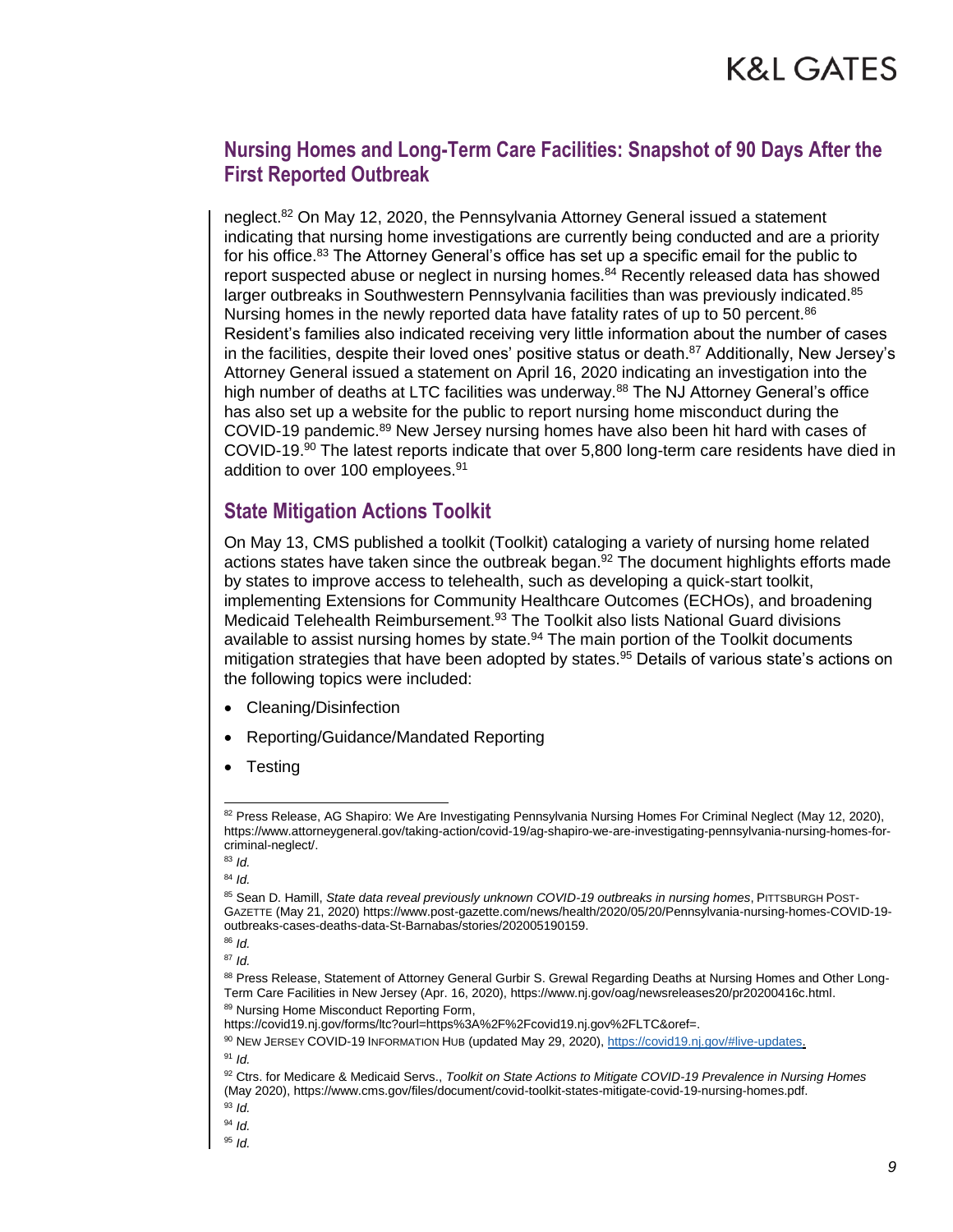- Workforce and Staffing
- **Cohorting**
- Infection Control "Strike Teams"
- Infection Control Surveys and Other State Survey Activity
- Nursing Home (NH) Communications
- Personal Protective Equipment (PPE): Actions To Improve Access to PPE
- Housing and Sheltering
- Transportation Needs.
- Patient Transfer Resources
- Screening/Visitors<sup>96</sup>

State actions were compiled by quality improvement contractors in late April 2020 and, as such, not all state actions are documented in the Toolkit. For instance, in May, Texas Governor Greg Abbott issued a directive to test all residents and staffers in nursing homes<sup>97</sup> and Florida is requiring hospital patients to have two consecutive negative tests at least 24 hours apart before they can be discharged to a nursing home.<sup>98</sup>

#### **Takeaways**

As noted above, the regulatory guidance is continually changing in this area. Regardless of whether they have COVID-19-positive cases, there are several steps facilities should take at this time. Nursing homes should dedicate a person who is tasked with identifying recent changes and updates on a frequent basis. Although not an all-inclusive list, websites and publications from CMS, CDC, and state departments of health should be reviewed frequently for updated guidance. Additionally, K&L Gates has a compendium of resources available upon request.

Nursing home policies and protocols should be evaluated against current guidance to see if any necessary changes should be made, and subsequent training should occur. Surveying and inspections will continue to be seen on a number of fronts. Nursing homes should consider self-assessments or mock surveys to assess their preparedness level and compliance with regulatory guidance. To that end, records of any self-assessments or other actions taken to demonstrate compliance of changing regulatory guidance should be created. Meanwhile, standard documentation of compliance with policies and training should continue to be maintained.

This guidance can assist long-term care facilities in making informed, strategic decisions related to the very real threat faced by facilities and their patients. While these documents can serve as guideposts in formulating a response to COVID-19, long-term care facilities

l <sup>96</sup> *Id.* 

<sup>97</sup> Britny Eubank et al., *Gov. Abbott says all Texas nursing home residents, staff must be tested for COVID-19*, KVUE (May 15, 2020), https://www.kvue.com/article/news/investigations/defenders/coronavirus-abbott-hhsc-dshs-nursing-hometesting-required/269-ac874293-6e3a-4093-b10b-c73c7df7eaf0.

<sup>98</sup> Liz Freeman, *Florida hospitals must follow testing rule before discharging COVID-19 patients to nursing homes*, NAPLES DAILY NEWS (May 7, 2020), https://www.naplesnews.com/story/news/health/2020/05/07/florida-passes-emergency-rulehospital-discharges-nursing-homes/5175344002/.